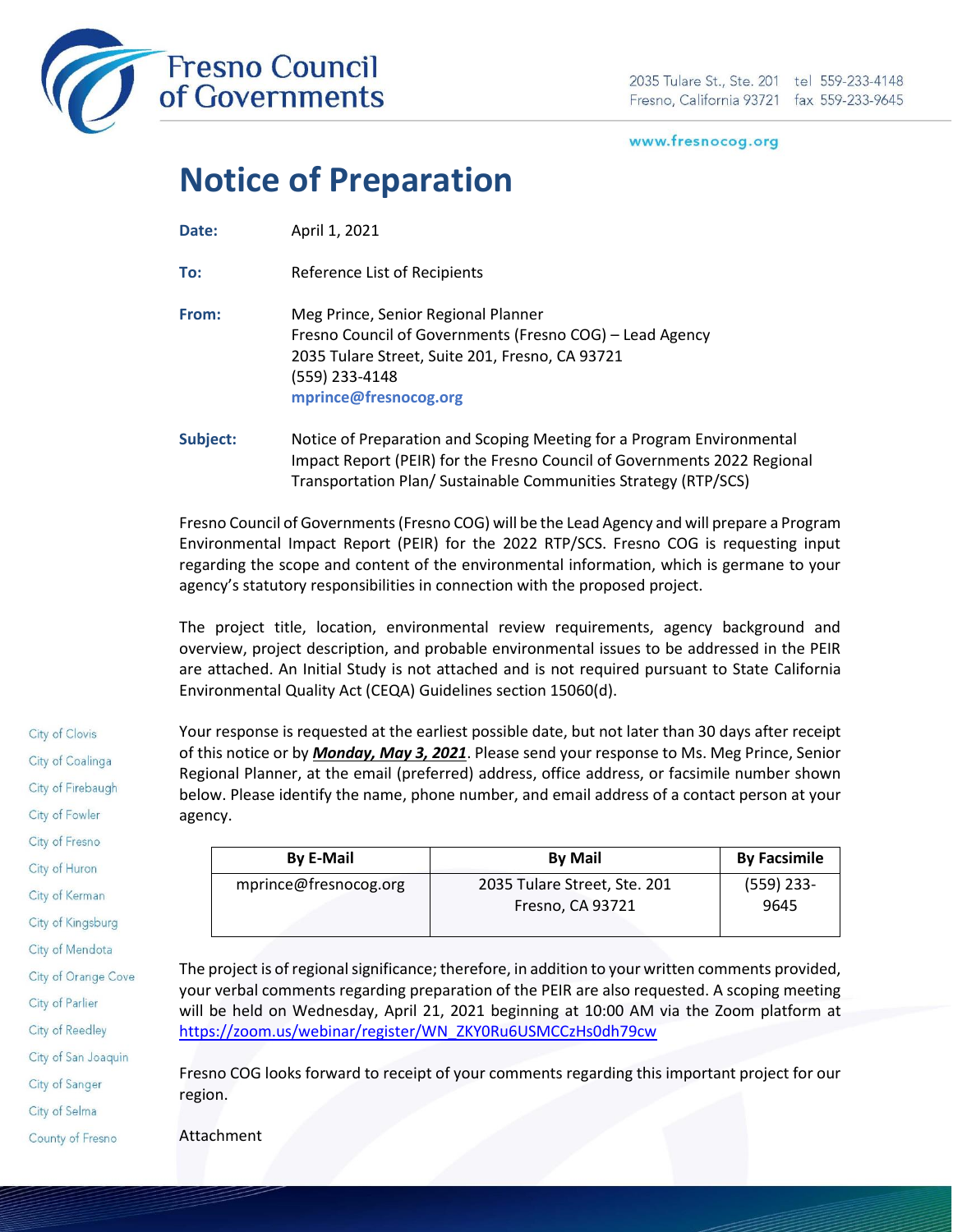# **Notice of Preparation & Scoping Meeting Program Environmental Impact Report Project Overview and Scope of Environmental Analysis 2022 Regional Transportation Plan & Sustainable Communities Strategy (RTP/SCS) April 1, 2021**

#### **Project Title**

Program Environmental Impact Report (PEIR) for the Fresno Council of Governments 2022 Regional Transportation Plan/Sustainable Communities Strategy (RTP/SCS).

#### **Location**

Within the corporate limits of Fresno County, California, including the fifteen (15) incorporated cities (Clovis, Coalinga, Firebaugh, Fowler, Fresno, Huron, Kerman, Kingsburg, Mendota, Orange Cove, Parlier, Reedley, San Joaquin, Sanger, and Selma) and all unincorporated areas under the jurisdiction of the County of Fresno (reference the attached map of Fresno County identifying the area to be addressed by the PEIR and the RTP/SCS). Fresno County is the second largest county in the San Joaquin Valley region of the State of California encompassing approximately 6,000 square miles. Based on the most recent estimates from the State Department of Finance (DOF), the estimated population in January 2021 was 1,013,400, placing Fresno as the tenth most populous county of the 58 counties in California. The City of Fresno is the fifth largest city in the State, with a current (2021) population of approximately 537,100.

### **CEQA Requirements**

The RTP/SCS PEIR will be prepared in accordance with the California Environmental Quality Act (CEQA) and State CEQA Guidelines. CEQA requires public agencies, such as the Fresno Council of Governments (Fresno COG), to consider the potential environmental impacts of the proposed 2018 RTP/SCS. The objectives of CEQA are to:

- $\checkmark$  Disclose to the Fresno COG Board and the public the potential environmental impacts of the proposed RTP/SCS
- $\checkmark$  Propose feasible alternatives or mitigation measures that avoid, eliminate or reduce projectrelated environmental effects
- $\checkmark$  Describe the analytical process, which leads to Fresno COG's decision on the project
- $\checkmark$  Promote interagency coordination
- $\checkmark$  Provide a mechanism for increasing public participation in the planning process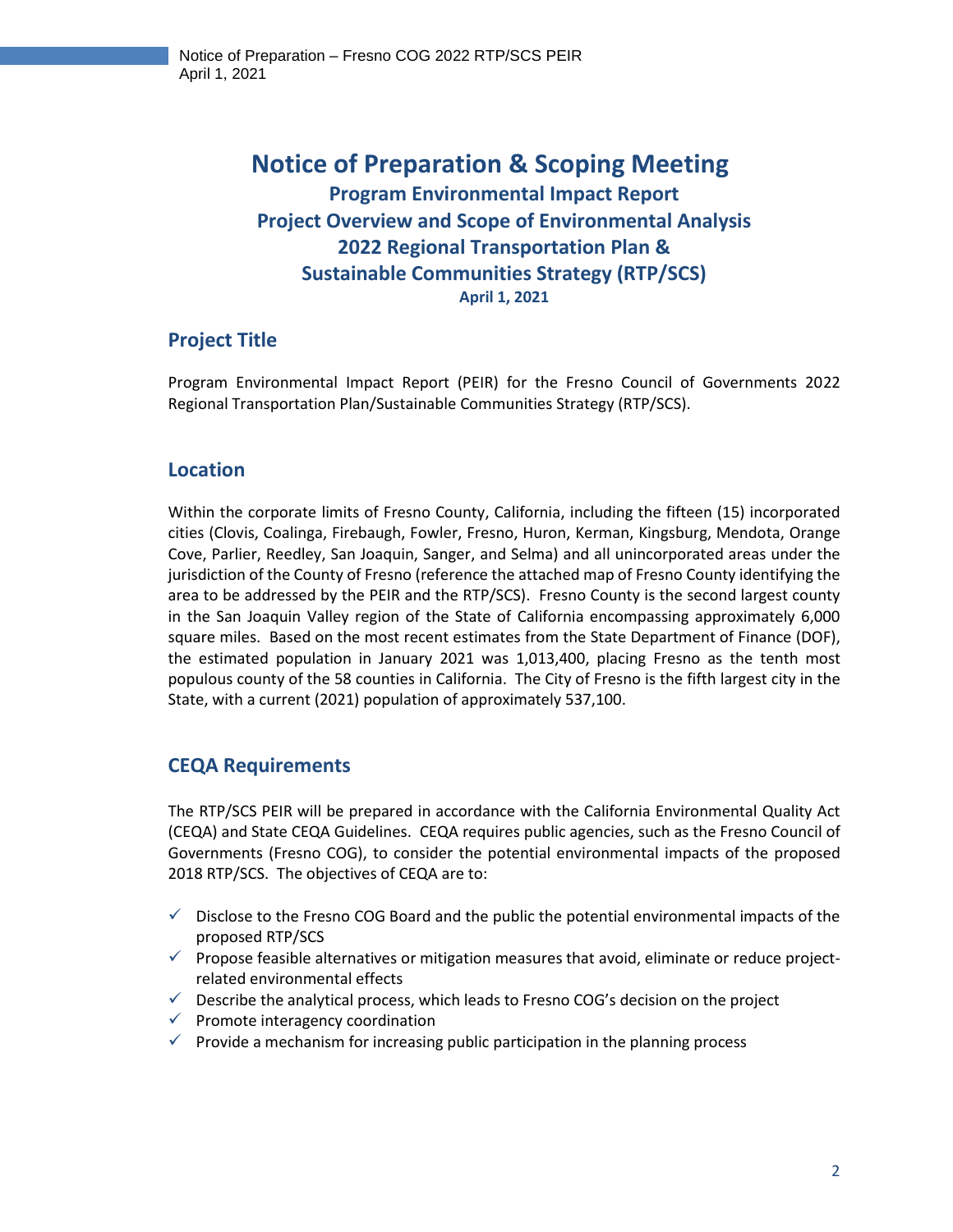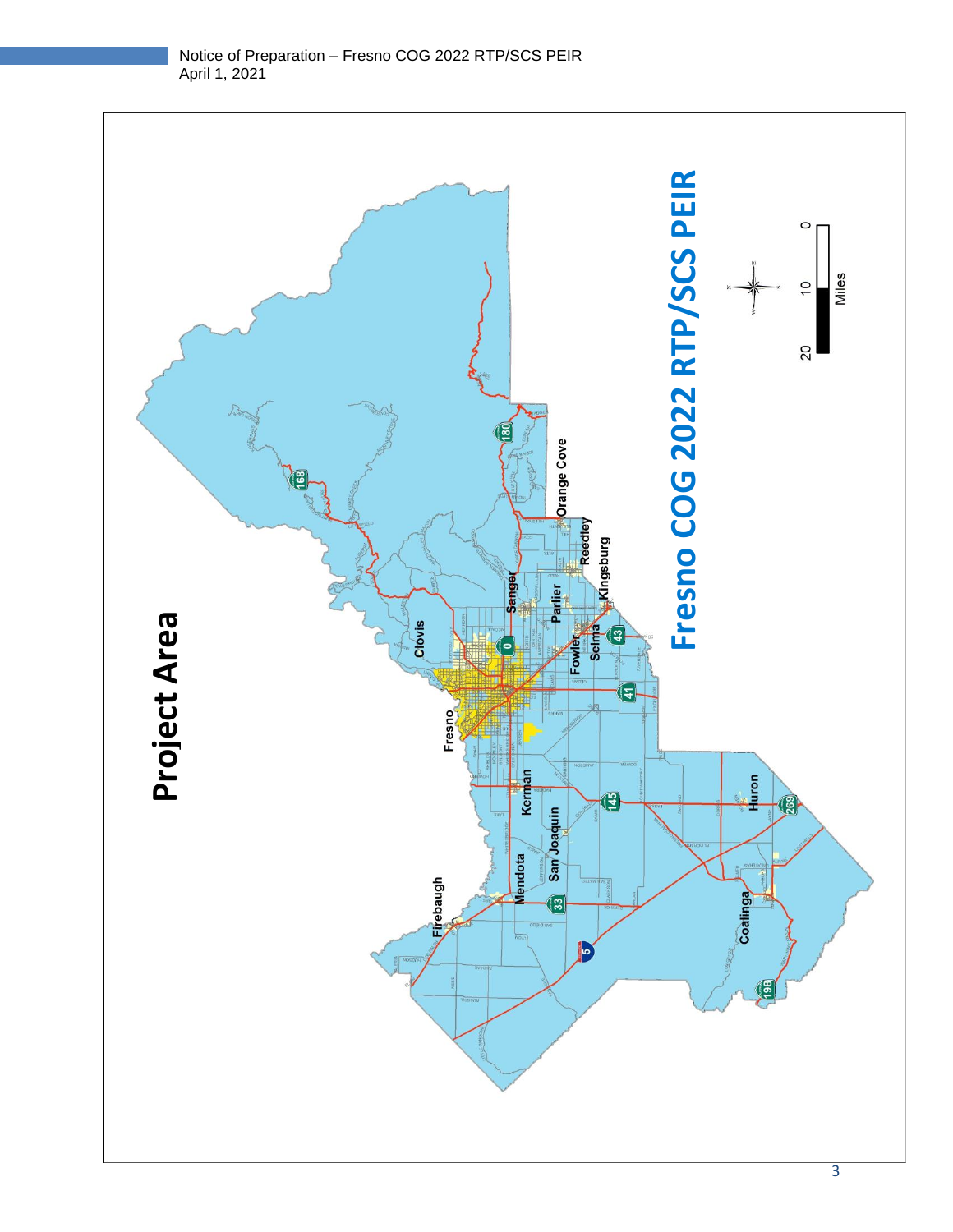The environmental document will be prepared as a "Programmatic" or "Program" EIR (PEIR), which is a type of first-tier document as defined in CEQA Guidelines Sections 15152 (Tiering) and 15168 (Program EIR). A Program EIR is prepared for an agency program or series of actions that can be characterized as one large project. Typically, such a project involves actions that are closely related geographically and are logical parts of a chain of contemplated events, rules, regulations, or plans that govern the conduct of a continuing program with generally similar environmental effects and mitigation measures. The RTP/SCS would be such a project.

It is noted that additional environmental analysis by local jurisdictions or other agencies of individual projects contained in the 2022 RTP/SCS may be required. The tiering concept is a multilevel approach to streamlining subsequent environmental reviews. This first-tier RTP/SCS PEIR will include an analysis of general matters (i.e., broad policies, the planned regional multi-modal transportation system and related impacts, and program-wide mitigation measures). Subsequent tiers prepared by local jurisdictions or other agencies (later EIRs and Negative Declaration) will include an analysis of narrower, subsequent projects by "incorporating by reference" the general discussions from the broader first-tier RTP/SCS PEIR. Second-tier environmental reviews will focus on the impacts of individual improvement projects that implement the RTP/SCS, related programs, and/or policy(ies).

#### **Regional Planning Background and Overview**

Fresno COG is a voluntary association of local governments and is one of California's 38 regional transportation planning agencies (RTPAs). Fresno COG was created in 1967 through a Joint Powers Agreement (JPA) composed of elected officials of Fresno County and its fifteen (15) incorporated cities. In addition, Fresno COG is a designated Metropolitan Planning Organization (MPO), which qualifies it for Federal transportation funding as identified in Title 23 U.S.C. Section 134 and Title 23 Code of Federal Regulations (CFR) Part 450.300. MPOs are federally designated while the State designated RTPAs are described under California Government Code Section 29532 et seq. Fresno COG is both an MPO and an RTPA.

As part of the regional transportation planning process, Fresno COG studies potential transportation improvements, forecasts future conditions and needs, and pools the planning resources and expertise of its member agencies to facilitate development of a shared strategic vision for transportation and development in the region. These responsibilities enable Fresno COG to fulfill federal and State planning requirements and maintain the eligibility of the Fresno region for federal and State funding for transportation planning and improvements.

According to the 2017 California Regional Transportation Planning Guidelines, prepared by the California Transportation Commission (CTC), Fresno COG is required to adopt and submit an updated RTP to the CTC and the California Department of Transportation (Caltrans) every four years. The 2022 RTP is a planning document to be developed by Fresno COG in cooperation with the Federal Highway Administration (FHWA), Federal Transit Administration (FTA), Caltrans and other stakeholders, including transportation system users. Following the passage of *Assembly Bill 32 (AB 32)* **–** *The California Global Warming Solutions Act of 2006***,** which specifies that by the year 2020, greenhouse gas (GHG) emissions within the State must be at 1990 levels, *Senate Bill 375*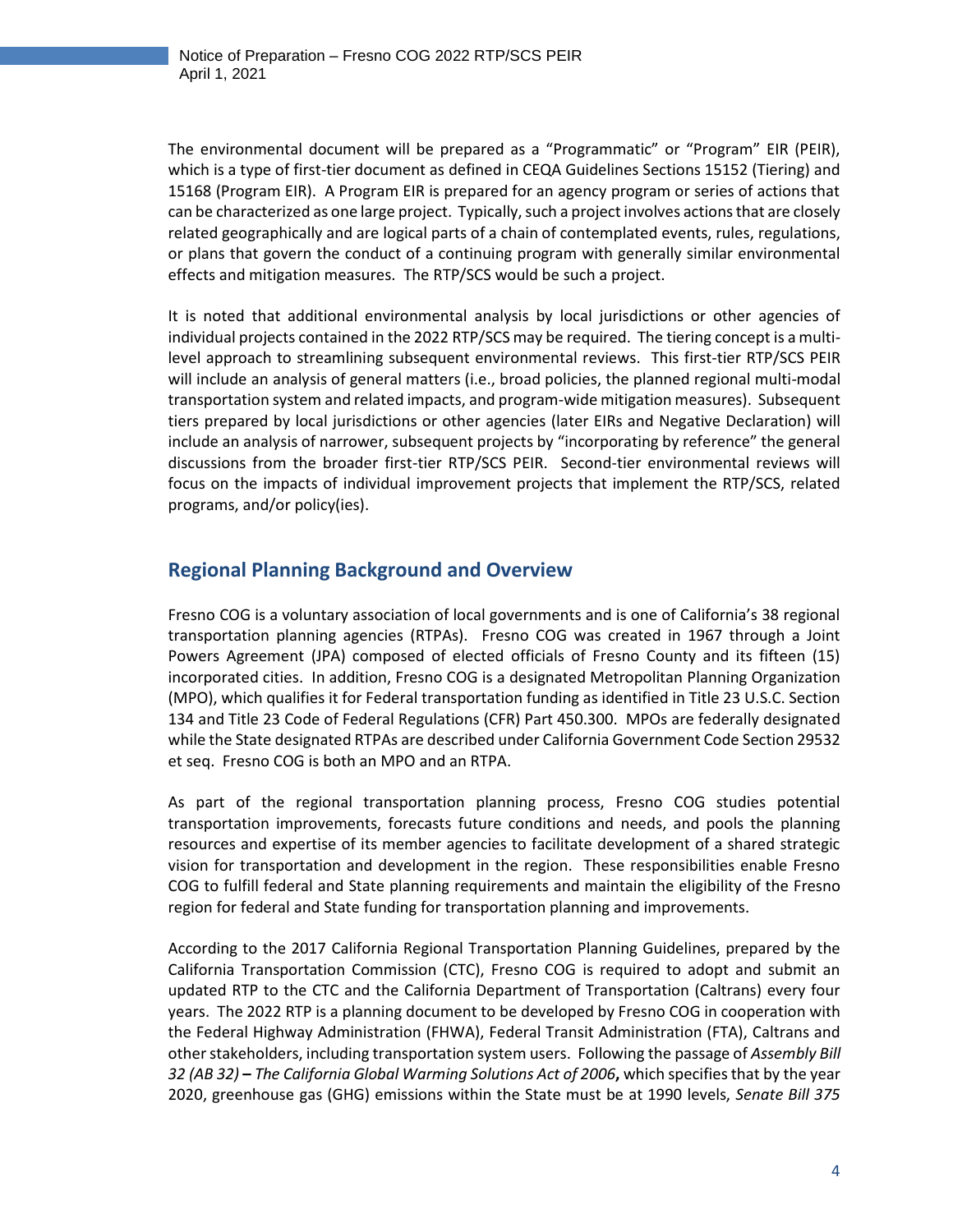*(SB 375) – The Sustainable Communities and Climate Protection Act of 2008* was signed into law as the framework for achieving greenhouse gas emissions reductions from land use and transportation planning.

SB 375 includes four primary findings related to the RTP/SCS development process:

- $\checkmark$  That the California Air Resource Board (ARB) develop regional GHG emission reduction targets for cars and light trucks for each of the 18 MPOs in California, including Fresno COG
- $\checkmark$  That Fresno COG, during the next RTP update, is required to prepare an SCS that specifies how the GHG emissions reduction target set by ARB will be achieved. If the target cannot be met through the SCS, then an Alternative Planning Strategy (APS) shall be prepared by Fresno COG
- $\checkmark$  Streamlines CEQA requirements for specific residential and mixed-use developments that are consistent with the Fresno County SCS or APS (as determined by ARB) to achieve the regional GHG emissions reduction target
- $\checkmark$  Requires that Fresno COG conduct the Regional Housing Needs Assessment (RHNA) process consistent with the RTP/SCS process and that the RHNA allocations be consistent with the development pattern in the SCS

# **Project Description**

The project, as defined pursuant to Public Resources Code, Section 21065, is the preparation of the 2022 RTP/SCS. Fresno COG is in the process of preparing the RTP/SCS as required by Section 65080 et seq., of Chapter 2.5 of the California Government Code, federal guidelines pursuant to new requirements established in the federal surface transportation reauthorization, "Moving Ahead for Progress in the 21<sup>st</sup> Century" (MAP-21) and the Fixing America's Surface Transportation (FAST) Acts, Transportation Conformity for the Air Quality Attainment Plan per 40 CFR Part 51 and 40 CFR Part 93, and requirements set forth in *Assembly Bill 32, The California Global Warming Solutions Act of 2006,* and *Senate Bill 375 The Sustainable Communities and Climate Protection Act of 2008***.** Finally, the California Transportation Commission (CTC) has prepared guidelines (most recently adopted by the CTC on January 18, 2017) to assist in the preparation of the RTP/SCS.

The last comprehensive EIR on the RTP/SCS was completed in July 2018, which addressed transportation improvement projects, programs, and funding sources including additional funding from the approved ½ Cent Sales Tax Measure Extension (Measure C).

The 2022 RTP/SCS will address all transportation modes including motor vehicles, transit (commuter and local), rail (commuter and interregional), goods movement (rail freight and trucking), bicycle and pedestrian facilities, aviation systems, and transportation systems management (TSM) programs and projects considering the horizon year of 2046. In addition, the 2022 RTP/SCS will:

- $\checkmark$  Identify the region's transportation goals and policies
- $\checkmark$  Include the SCS, which demonstrates how the region will meet its GHG reduction targets (currently being discussed by the California Air Resources Board and the eight San Joaquin Valley Regional Transportation Planning Agencies) through integrated land use, and housing and transportation planning. *Once adopted by Fresno COG, the SCS becomes an integral part of the RTP*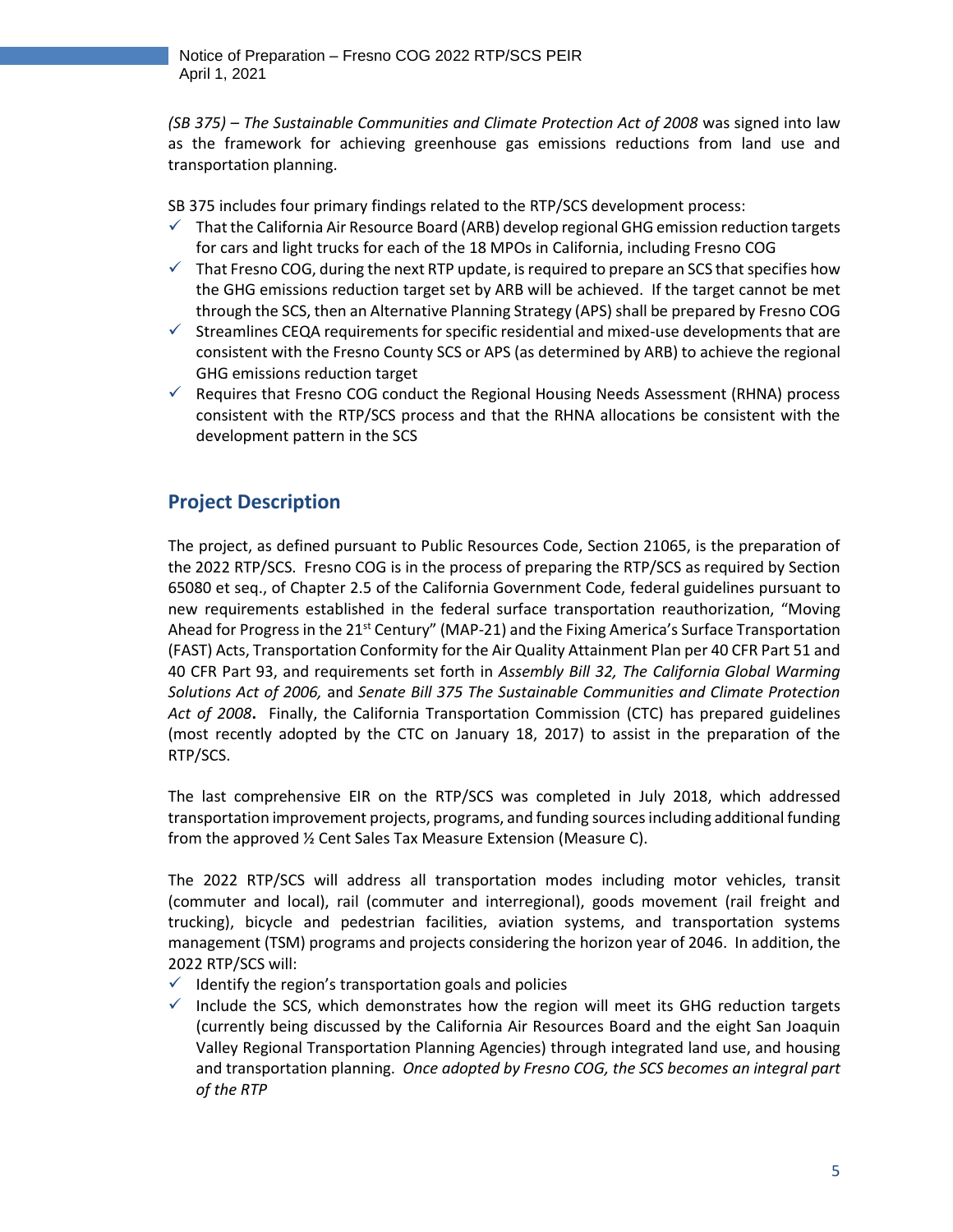- $\checkmark$  Set forth an action plan of projects and programs to address the needs consistent with the Policy Element such as:
	- Allocating growth along transportation corridors in support of high-capacity transit systems
	- Facilitating the development of mixed land use districts, which promote living, working, shopping and recreation accessible by foot or bicycle, and which are served by centrally located transit routes (the Tower District in Fresno, Clovis' Old Town, and many of the County's small cities serve as examples built more than 40 years ago)
	- Maintaining and improving the regional street system, connecting local jurisdictions within the County and connecting Fresno County to adjacent counties, consistent with Measure C and its re-authorization
	- Enhancing and maintaining existing transit systems and the frequency of current services
	- Developing connecting bikeway systems and facilitating and encouraging their use
	- Improving connectivity between highways, streets and roads, transit and rail, transit and air travel, cycling and transit, etc.
	- Reservation of future "park and ride" opportunities
	- An organized public education effort
	- Appropriate financing, including both operations and capital investment
- $\checkmark$  Integrate results reflected in the Congestion Management Program (CMP)
- $\checkmark$  Document the financial resources needed to implement the plan
- $\checkmark$  Reflect results of the Transportation Conformity Analysis
- $\checkmark$  Highlight the 2022 RTP/SCS EIR process and results
- $\checkmark$  Detail the RTP/SCS public outreach process
- $\checkmark$  Include the Environmental Justice analysis process

Specifically, the RTP/SCS will include the following recommended and required sections:

- $\checkmark$  Executive Summary Provides a regional perspective & identifies challenges & objectives
- $\checkmark$  Regional environmental issues
- $\checkmark$  Air quality documentation needs
- $\checkmark$  Potential environmental mitigation activities to maintain/restore the affected environment
- ✓ *Policy Element*  Identifies legislative, planning, financial & institutional issues & requirements, & areas of regional consensus
- ✓ *Action Element*  Describes programs & actions to implement the RTP, including the SCS, & assigns implementation responsibilities
- ✓ *Financial Element*: Identifies current & anticipated revenue sources & financing techniques to fund planned investments described in the Action Element
- ✓ *Sustainable Communities Strategy (SCS)*: A forecasted development pattern integrated with the transportation network, measures & policies, resulting in reduced GHG emissions

# **Preliminary 2022 RTP Project Alternatives & SCS Alternative Scenarios**

The following 2022 RTP/SCS project alternatives may be addressed in the PEIR:

- ✓ No Project
- ✓ Preferred SCS Scenario
- $\checkmark$  Two (2) other Alternative SCS Scenarios